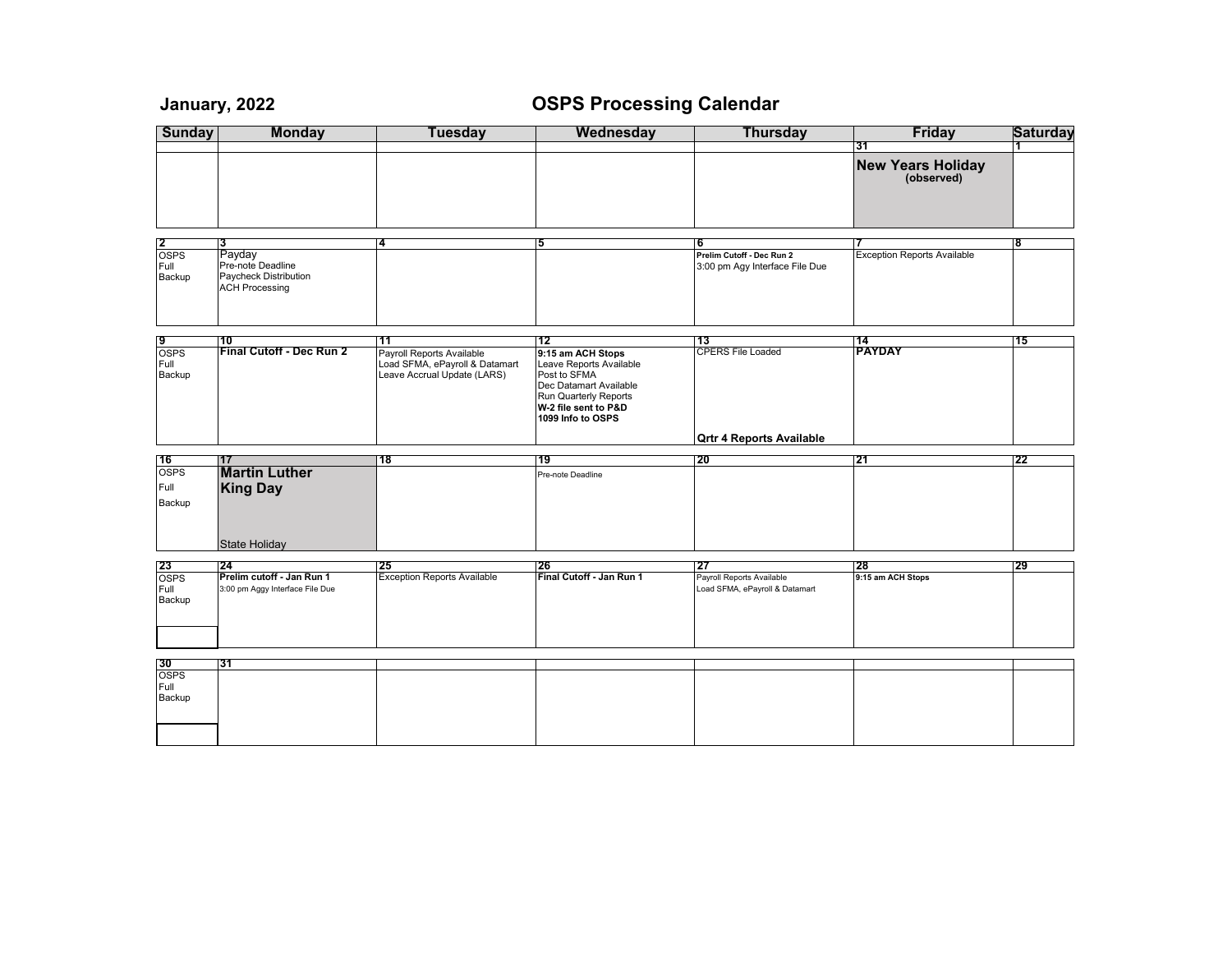| February, 2022           |                                 |                                          | <b>OSPS Processing Calendar</b> |                                 |                                                             |                 |  |
|--------------------------|---------------------------------|------------------------------------------|---------------------------------|---------------------------------|-------------------------------------------------------------|-----------------|--|
| <b>Sunday</b>            | <b>Monday</b>                   | <b>Tuesday</b>                           | Wednesday                       | <b>Thursday</b>                 | <b>Friday</b>                                               | <b>Saturday</b> |  |
|                          |                                 |                                          | 2                               | 3.                              | 4                                                           | 5               |  |
|                          |                                 | <b>PAYDAY</b>                            | Pre-note Deadline               |                                 |                                                             |                 |  |
|                          |                                 |                                          |                                 |                                 |                                                             |                 |  |
|                          |                                 |                                          |                                 |                                 |                                                             |                 |  |
|                          |                                 |                                          |                                 |                                 |                                                             |                 |  |
|                          |                                 |                                          |                                 |                                 |                                                             |                 |  |
|                          |                                 |                                          |                                 |                                 |                                                             |                 |  |
|                          |                                 |                                          |                                 |                                 |                                                             |                 |  |
| 6<br><b>OSPS</b>         | 17<br>Prelim cutoff - Jan Run 2 | 18<br><b>Exception Reports Available</b> | 9<br>Final Cutoff - Jan Run 2   | 10<br>Payroll Reports Available | 11<br>9:15 am ACH Stops                                     | 12              |  |
| Full                     | 3:00 pm Agy Interface File Due  |                                          |                                 | Load SFMA, ePayroll & Datamart  | Jan Datamart Available                                      |                 |  |
| Backup                   |                                 |                                          |                                 | Leave Accrual Update (LARS)     | Post to SFMA                                                |                 |  |
|                          |                                 |                                          |                                 |                                 | Leave Reports Available                                     |                 |  |
|                          |                                 |                                          |                                 |                                 |                                                             |                 |  |
|                          |                                 |                                          |                                 |                                 |                                                             |                 |  |
|                          |                                 |                                          |                                 |                                 |                                                             |                 |  |
|                          |                                 |                                          |                                 |                                 |                                                             |                 |  |
| $\frac{13}{\text{OSPS}}$ | 114                             | 115                                      | 16                              | 17                              | 18                                                          | 19              |  |
| Full                     |                                 | <b>PAYDAY</b><br>Pre-note Deadline       | <b>CPERS File Loaded</b>        |                                 | Prelim cutoff - Feb Run 1<br>3:00 pm Agy Interface File Due |                 |  |
| Backup                   |                                 |                                          |                                 |                                 |                                                             |                 |  |
|                          |                                 |                                          |                                 |                                 |                                                             |                 |  |
|                          |                                 |                                          |                                 |                                 |                                                             |                 |  |
|                          |                                 |                                          |                                 |                                 |                                                             |                 |  |
|                          |                                 |                                          |                                 |                                 |                                                             |                 |  |
|                          |                                 | OSPS Forum 2-4 pm                        |                                 |                                 |                                                             |                 |  |
|                          | 21                              | 22                                       | 23                              | 24                              | 25                                                          | 26              |  |
| $rac{20}{\text{OSPS}}$   |                                 | <b>Exception Reports Available</b>       | Final Cutoff - Feb Run 1        | Payroll Reports Available       | 9:15 am ACH Stops                                           |                 |  |
| Full                     | <b>President's Day</b>          |                                          |                                 | Load SFMA & ePayroll            | Post to SFMA                                                |                 |  |
| Backup                   |                                 |                                          |                                 |                                 |                                                             |                 |  |
|                          |                                 |                                          |                                 |                                 |                                                             |                 |  |
|                          |                                 |                                          |                                 |                                 |                                                             |                 |  |
|                          | <b>State Holiday</b>            |                                          |                                 |                                 |                                                             |                 |  |
|                          |                                 |                                          |                                 |                                 |                                                             |                 |  |
| 27                       | 28                              |                                          |                                 |                                 |                                                             |                 |  |
| <b>OSPS</b><br>Full      |                                 |                                          |                                 |                                 |                                                             |                 |  |
| Backup                   |                                 |                                          |                                 |                                 |                                                             |                 |  |
|                          |                                 |                                          |                                 |                                 |                                                             |                 |  |
|                          |                                 |                                          |                                 |                                 |                                                             |                 |  |
|                          |                                 |                                          |                                 |                                 |                                                             |                 |  |
|                          |                                 |                                          |                                 |                                 |                                                             |                 |  |
|                          |                                 |                                          |                                 |                                 |                                                             |                 |  |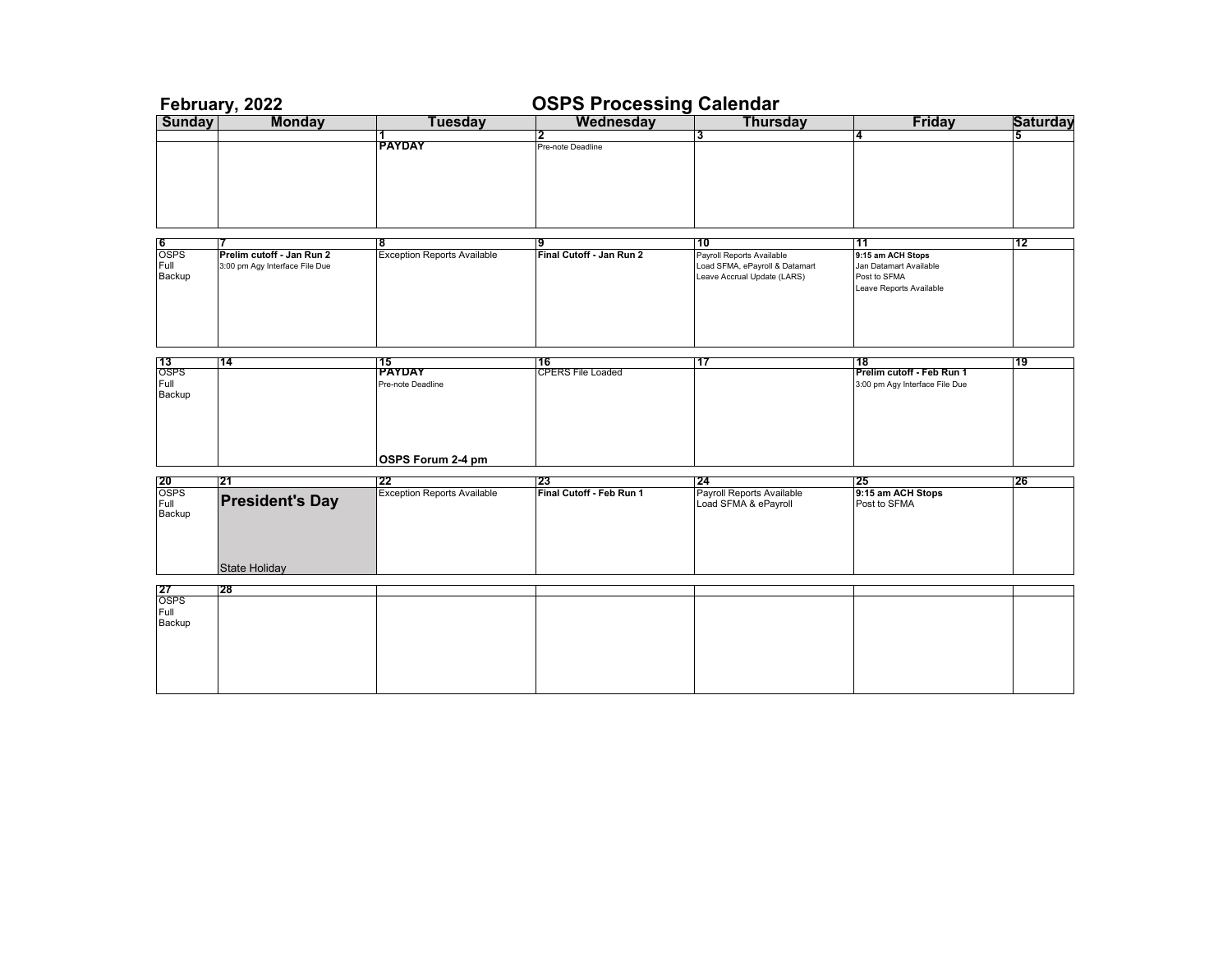| <b>March, 2022</b>       |                                   |                                    | <b>OSPS Processing Calendar</b>        |                                |                                    |                 |
|--------------------------|-----------------------------------|------------------------------------|----------------------------------------|--------------------------------|------------------------------------|-----------------|
| <b>Sunday</b>            | <b>Monday</b>                     | <b>Tuesday</b>                     | Wednesday                              | <b>Thursday</b>                | <b>Friday</b>                      | <b>Saturday</b> |
|                          |                                   |                                    | 2                                      | 3                              | 4                                  | 5               |
|                          |                                   | <b>PAYDAY</b>                      | Pre-note Deadline                      |                                |                                    |                 |
|                          |                                   |                                    |                                        |                                |                                    |                 |
|                          |                                   |                                    |                                        |                                |                                    |                 |
|                          |                                   |                                    |                                        |                                |                                    |                 |
|                          |                                   |                                    |                                        |                                |                                    |                 |
|                          |                                   |                                    |                                        |                                |                                    |                 |
|                          |                                   |                                    |                                        |                                |                                    |                 |
|                          |                                   |                                    |                                        |                                |                                    |                 |
|                          |                                   |                                    |                                        |                                |                                    |                 |
|                          |                                   |                                    |                                        |                                |                                    |                 |
| 6                        |                                   | 8                                  |                                        | 10                             | 11                                 | 12              |
| <b>OSPS</b>              | Prelim cutoff -Feb Run 2          | <b>Exception Reports Available</b> | <u> 9</u><br> Final Cutoff - Feb Run 2 | Payroll Reports Available      | 9:15 am ACH Stops                  |                 |
| Full                     |                                   |                                    |                                        | Load SFMA, ePayroll & Datamart | Leave Reports Available            |                 |
|                          | 3:00 pm Aggy Interface File Due   |                                    |                                        |                                | Post to SFMA                       |                 |
| Backup                   |                                   |                                    |                                        | Leave Accrual Update (LARS)    |                                    |                 |
|                          |                                   |                                    |                                        |                                | Feb Datamart Available             |                 |
|                          |                                   |                                    |                                        |                                | Run Qrtrly Reports                 |                 |
|                          |                                   |                                    |                                        |                                |                                    |                 |
|                          |                                   |                                    |                                        |                                |                                    |                 |
|                          |                                   |                                    |                                        |                                |                                    |                 |
|                          |                                   |                                    |                                        |                                |                                    |                 |
|                          |                                   |                                    |                                        |                                |                                    |                 |
|                          |                                   |                                    |                                        |                                |                                    |                 |
| $\frac{13}{\text{OSPS}}$ | 14                                | 15                                 | 16                                     | 17                             | 18                                 | 19              |
|                          |                                   | <b>PAYDAY</b>                      | <b>CPERS File Loaded</b>               |                                |                                    |                 |
| Full                     |                                   |                                    |                                        |                                |                                    |                 |
| Backup                   |                                   |                                    |                                        |                                |                                    |                 |
|                          |                                   |                                    |                                        |                                |                                    |                 |
|                          |                                   |                                    |                                        |                                |                                    |                 |
|                          |                                   |                                    |                                        |                                |                                    |                 |
|                          |                                   |                                    |                                        |                                |                                    |                 |
|                          | <b>Qrtr 1 Reports Available</b>   | OSPS Forum 2-3 pm                  |                                        |                                |                                    |                 |
|                          |                                   |                                    |                                        |                                |                                    |                 |
| $\frac{20}{\text{OSPS}}$ | 21                                | 22                                 | 123                                    | 24                             | 25                                 | 26              |
|                          | Pre-note Deadline                 |                                    |                                        | Prelim cutoff - March Run 1    | <b>Exception Reports Available</b> |                 |
| Full                     |                                   |                                    |                                        | 3 pm Agy Interface File Due    |                                    |                 |
| Backup                   |                                   |                                    |                                        |                                |                                    |                 |
|                          |                                   |                                    |                                        |                                |                                    |                 |
|                          |                                   |                                    |                                        |                                |                                    |                 |
|                          |                                   |                                    |                                        |                                |                                    |                 |
|                          |                                   |                                    |                                        |                                |                                    |                 |
|                          |                                   |                                    |                                        |                                |                                    |                 |
|                          |                                   |                                    |                                        |                                |                                    |                 |
|                          |                                   |                                    |                                        |                                |                                    |                 |
|                          |                                   |                                    | 130                                    | 131                            |                                    |                 |
| 27<br><b>OSPS</b>        | 128<br>Final Cutoff - March Run 1 | 29                                 | 9:15 am ACH Stops                      |                                | 1-Apr<br><b>PAYDAY</b>             |                 |
|                          |                                   | Payroll Reports Available          |                                        |                                |                                    |                 |
| Full                     |                                   | Load SFMA & ePayroll               | Post to SFMA                           |                                |                                    |                 |
| Backup                   |                                   |                                    |                                        |                                |                                    |                 |
|                          |                                   |                                    |                                        |                                |                                    |                 |
|                          |                                   |                                    |                                        |                                |                                    |                 |
|                          |                                   |                                    |                                        |                                |                                    |                 |
|                          |                                   |                                    |                                        |                                |                                    |                 |
|                          |                                   |                                    |                                        |                                |                                    |                 |
|                          |                                   |                                    |                                        |                                |                                    |                 |
|                          |                                   |                                    |                                        |                                |                                    |                 |
|                          |                                   |                                    |                                        |                                |                                    |                 |
|                          |                                   |                                    |                                        |                                |                                    |                 |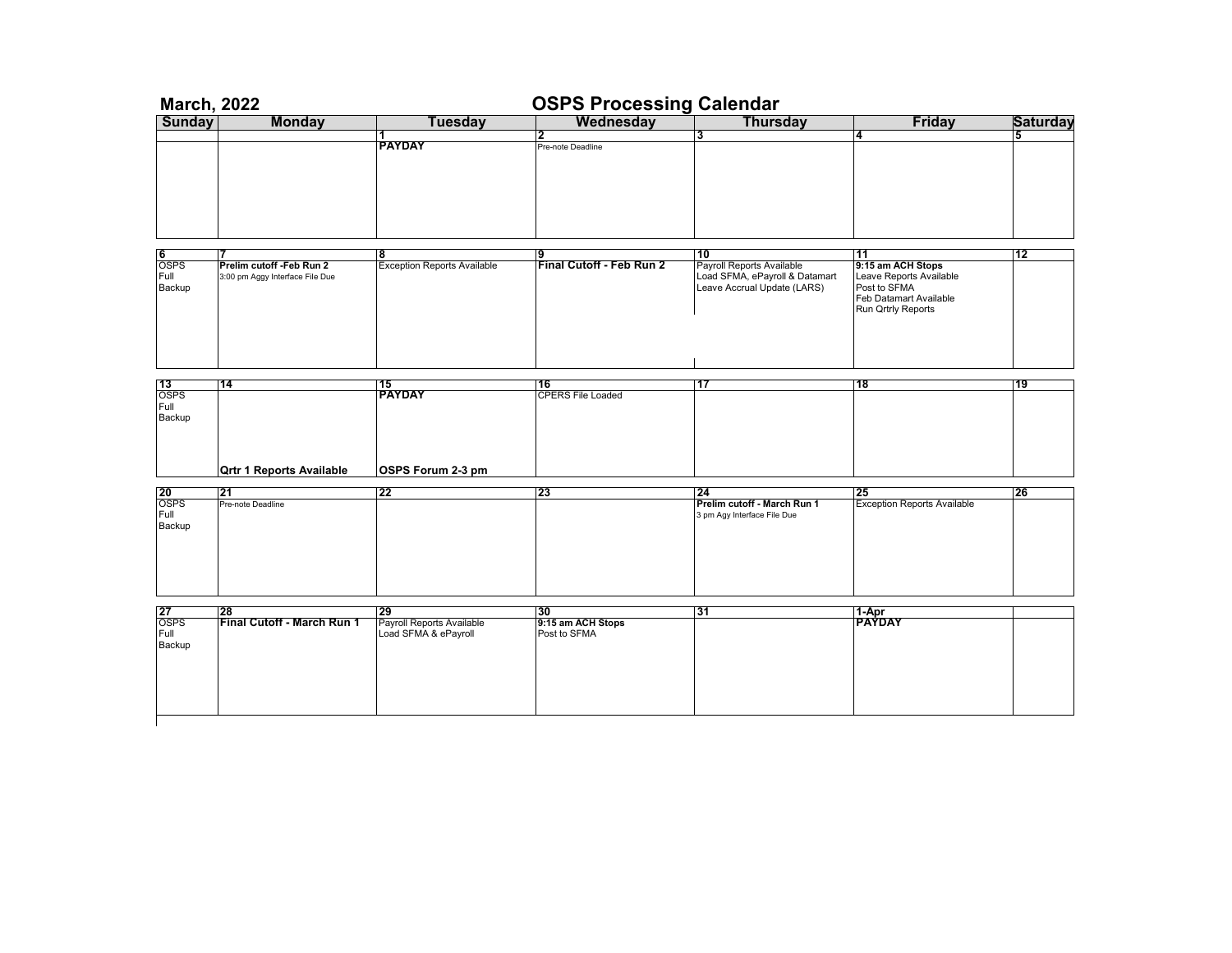| <b>April, 2022</b>     |                                 |                                | <b>OSPS Processing Calendar</b> |                                  |                                          |                 |
|------------------------|---------------------------------|--------------------------------|---------------------------------|----------------------------------|------------------------------------------|-----------------|
| <b>Sunday</b>          | <b>Monday</b>                   | <b>Tuesday</b>                 | Wednesday                       | <b>Thursday</b>                  | <b>Friday</b>                            | <b>Saturday</b> |
|                        |                                 |                                |                                 | 31-Mar                           |                                          | 2               |
|                        |                                 |                                |                                 |                                  | <b>PAYDAY</b>                            |                 |
|                        |                                 |                                |                                 |                                  |                                          |                 |
|                        |                                 |                                |                                 |                                  |                                          |                 |
|                        |                                 |                                |                                 |                                  |                                          |                 |
|                        |                                 |                                |                                 |                                  |                                          |                 |
|                        |                                 |                                |                                 |                                  |                                          |                 |
| 13                     | 4                               | 5                              | 6                               |                                  | 8                                        | 9               |
| <b>OSPS</b>            | Pre-note Deadline               |                                |                                 | Prelim Cutoff - Mar Run 2        | <b>Exception Reports Available</b>       |                 |
| Full<br>Backup         |                                 |                                |                                 | 3:00 pm Agy Interface File Due   |                                          |                 |
|                        |                                 |                                |                                 |                                  |                                          |                 |
|                        |                                 |                                |                                 |                                  |                                          |                 |
|                        |                                 |                                |                                 |                                  |                                          |                 |
|                        |                                 |                                |                                 |                                  |                                          |                 |
|                        |                                 |                                |                                 |                                  |                                          |                 |
| 10                     | 11                              | 12                             | 13                              | 14                               | 15                                       | 16              |
| <b>OSPS</b>            | <b>Final Cutoff - Mar Run 2</b> | Payroll Reports Available      | 9:15 am ACH Stops               | <b>CPERS File Loaded</b>         | <b>PAYDAY</b>                            |                 |
| Full                   |                                 | Load SFMA, ePayroll & Datamart | Leave Reports Available         |                                  |                                          |                 |
| Backup                 |                                 | Leave Accrual Update (LARS)    | Post to SFMA                    |                                  |                                          |                 |
|                        |                                 |                                | Mar Datamart Available          |                                  |                                          |                 |
|                        |                                 |                                |                                 |                                  |                                          |                 |
|                        |                                 |                                |                                 |                                  |                                          |                 |
|                        |                                 |                                |                                 |                                  |                                          |                 |
|                        |                                 |                                |                                 |                                  |                                          |                 |
| 17<br><b>OSPS</b>      | 18<br>Pre-note Deadline         | 19                             | 20                              | 121<br>Prelim Cutoff - Apr Run 1 | 22<br><b>Exception Reports Available</b> | 23              |
| Full                   |                                 |                                |                                 | 3:00 pm Agy Interface File Due   |                                          |                 |
| Backup                 |                                 |                                |                                 |                                  |                                          |                 |
|                        |                                 |                                |                                 |                                  |                                          |                 |
|                        |                                 |                                |                                 |                                  |                                          |                 |
|                        |                                 |                                |                                 |                                  |                                          |                 |
|                        |                                 | OSPS Forum 2-3 pm              |                                 |                                  |                                          |                 |
|                        |                                 |                                |                                 |                                  |                                          |                 |
| $rac{24}{\text{OSPS}}$ | 125                             | 26                             | 27                              | 28                               | 29<br>PAYDAY                             | 30              |
|                        | Final Cutoff - Apr Run 1        | Payroll Reports Available      | 9:15 am ACH Stops               |                                  |                                          |                 |
| Full                   |                                 | Load SFMA & ePayroll           | Post to SFMA                    |                                  |                                          |                 |
| Backup                 |                                 |                                |                                 |                                  |                                          |                 |
|                        |                                 |                                |                                 |                                  |                                          |                 |
|                        |                                 |                                |                                 |                                  |                                          |                 |
|                        |                                 |                                |                                 |                                  |                                          |                 |
|                        |                                 |                                |                                 |                                  |                                          |                 |
| 1-May                  |                                 |                                |                                 |                                  |                                          |                 |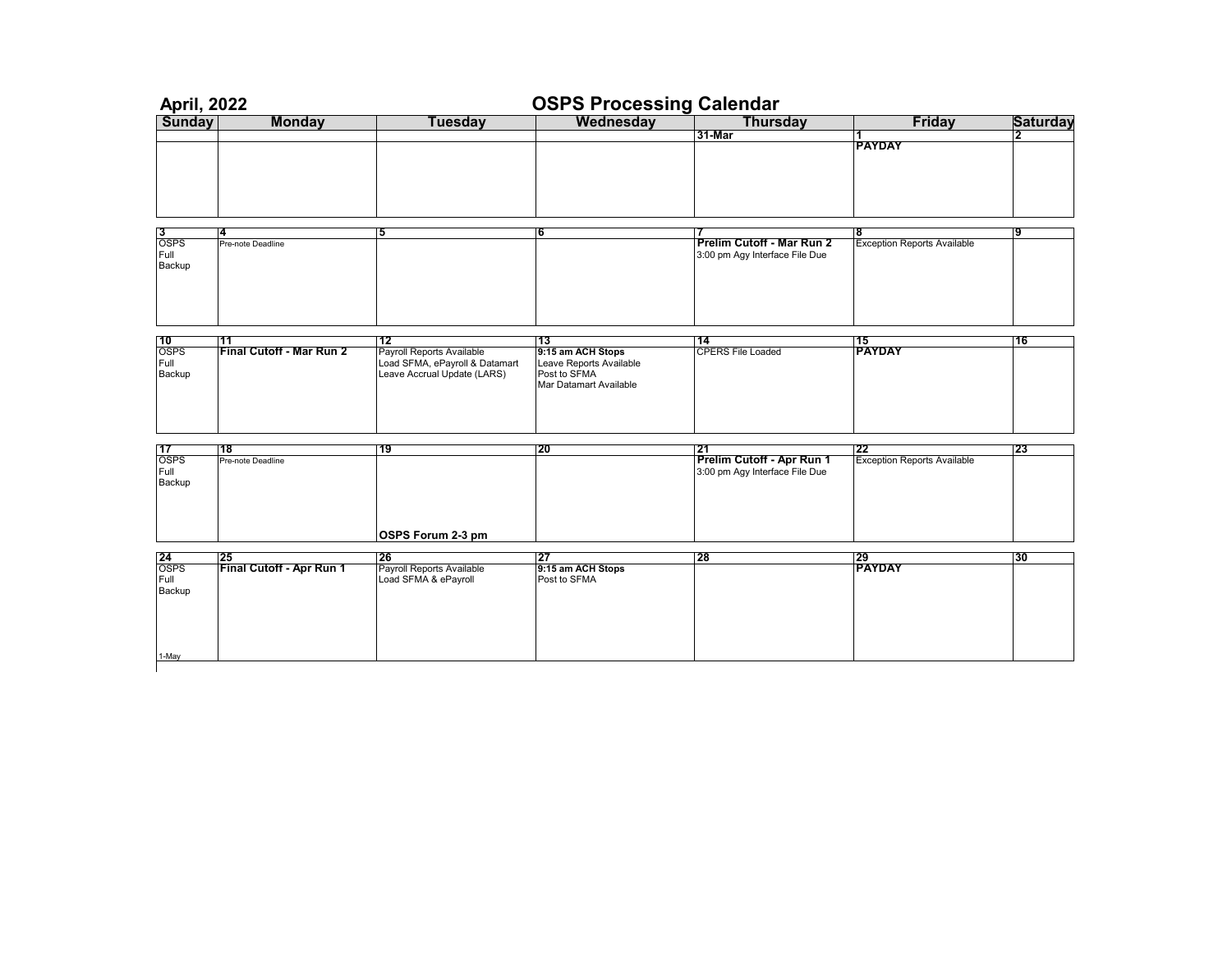|                                              | <b>OSPS Processing Calendar</b><br>May, 2022                   |                                                                                                  |                                                                                              |                                                                  |                                         |                 |
|----------------------------------------------|----------------------------------------------------------------|--------------------------------------------------------------------------------------------------|----------------------------------------------------------------------------------------------|------------------------------------------------------------------|-----------------------------------------|-----------------|
|                                              | <b>Monday</b>                                                  | <b>Tuesday</b>                                                                                   | Wednesday                                                                                    | <b>Thursday</b>                                                  | <b>Friday</b>                           | <b>Saturday</b> |
| <b>Sunday</b><br>1<br>OSPS<br>Full<br>Backup | 2<br>Pre-note Deadline                                         | з                                                                                                | 4                                                                                            | 5<br>Prelim Cutoff - Apr Run 2<br>3:00 pm Agy Interface File Due | 6<br><b>Exception Reports Available</b> |                 |
|                                              |                                                                |                                                                                                  |                                                                                              |                                                                  |                                         |                 |
| 8<br>OSPS<br>Full<br>Backup                  | Final Cutoff - Apr Run 2                                       | 10<br>Payroll Reports Available<br>Load SFMA, ePayroll & Datamart<br>Leave Accrual Update (LARS) | 11<br>9:15 am ACH Stops<br>Leave Reports Available<br>Post to SFMA<br>Apr Datamart Available | 12<br><b>CPERS File Loaded</b>                                   | 13<br><b>PAYDAY</b>                     | 14              |
|                                              | 16                                                             | 17                                                                                               | 18                                                                                           | 19                                                               | 20                                      | 121             |
| <b>15</b><br>OSPS<br>Full<br>Backup          |                                                                | OSPS Forum 2-3 pm                                                                                | Pre-note Deadline                                                                            |                                                                  |                                         |                 |
|                                              | 23                                                             | 24                                                                                               | 25                                                                                           | 26                                                               | 27                                      | 28              |
| 22<br>OSPS<br>Full<br>Backup                 | Prelim Cutoff - May Run 1<br>3:00 pm Agy Interface<br>File Due | Exception Reports Available                                                                      | Final Cutoff - May Run 1                                                                     | Payroll Reports Available<br>Load SFMA & ePayroll                | 9:15 am ACH Stops<br>Post to SFMA       |                 |
|                                              | 30                                                             | 31                                                                                               | 1-Jun                                                                                        |                                                                  |                                         |                 |
| 29<br>OSPS<br>Full<br>Backup                 | <b>Memorial Day</b>                                            |                                                                                                  | <b>PAYDAY</b>                                                                                |                                                                  |                                         |                 |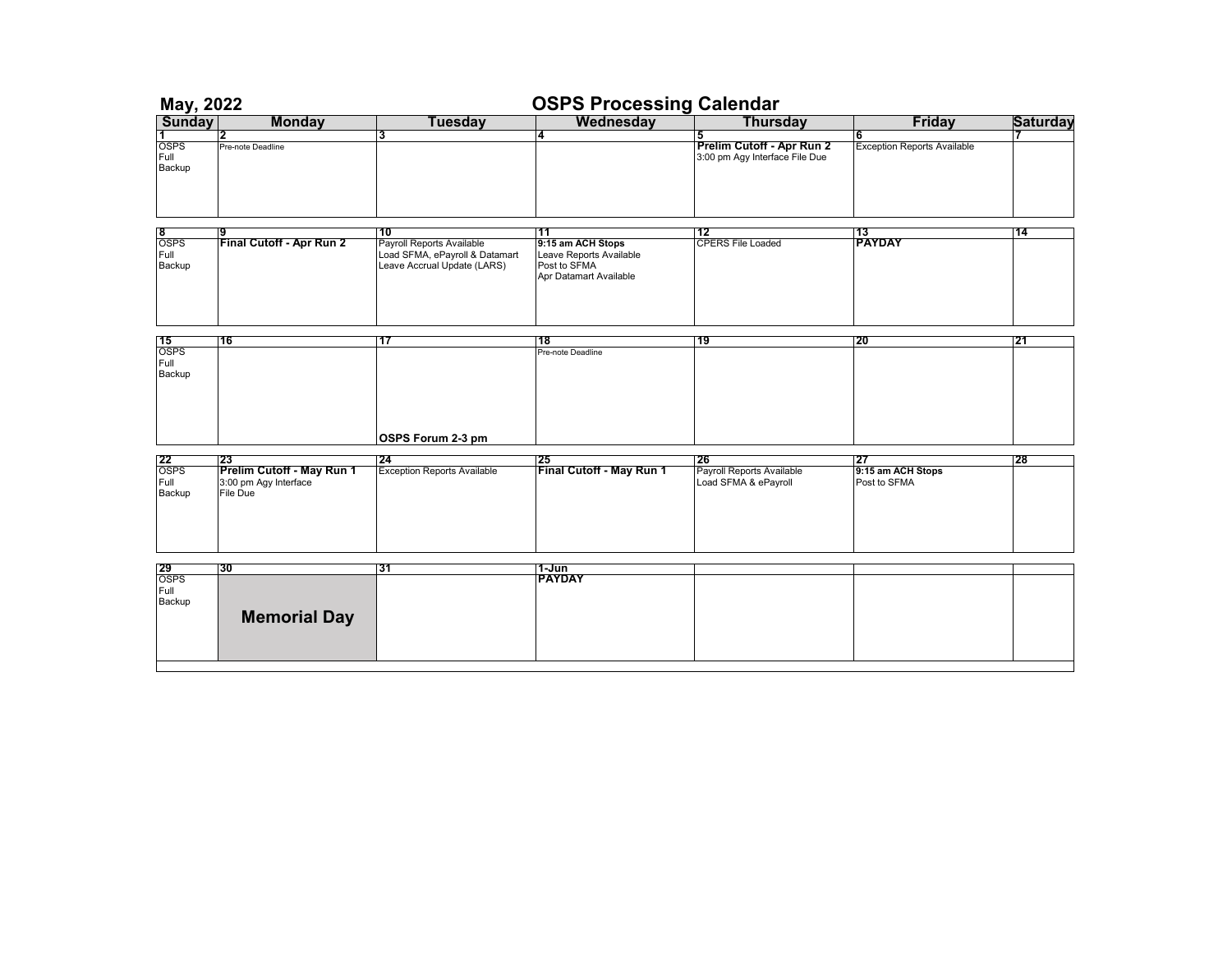| <b>June, 2022</b>                          |                                                              |                                                                   | <b>OSPS Processing Calendar</b>                 |                                                             |                                                                                                         |                 |
|--------------------------------------------|--------------------------------------------------------------|-------------------------------------------------------------------|-------------------------------------------------|-------------------------------------------------------------|---------------------------------------------------------------------------------------------------------|-----------------|
| <b>Sunday</b>                              | <b>Monday</b>                                                | <b>Tuesday</b>                                                    | Wednesday                                       | <b>Thursday</b>                                             | <b>Friday</b>                                                                                           | <b>Saturday</b> |
|                                            |                                                              |                                                                   | 1<br><b>PAYDAY</b>                              | Pre-note Deadline                                           | 3                                                                                                       | 4               |
| 15<br><b>OSPS</b><br>Full<br>Backup        | 6                                                            | 17<br>Prelim Cutoff - May Run 2<br>3:00 pm Agy Interface File Due | 8<br><b>Exception Reports Available</b>         | 19<br>Final Cutoff - May Run 2                              | 10<br>Payroll Reports Available<br>Load ePayroll & Datamart<br>Leave Accrual Update (LARS)<br>Load SFMA | 11              |
| $rac{12}{\text{OSPS}}$<br>Full             | 13<br>9:15 am ACH Stops<br>Leave Reports Available           | 14                                                                | 15<br><b>PAYDAY</b><br><b>CPERS File Loaded</b> | 16                                                          | 17<br>Pre-note Deadline                                                                                 | 18              |
| Backup                                     | May Datamart Available<br>Run Qrtrly Reports<br>Post to SFMA | <b>Qrtr 2 reports available</b>                                   |                                                 |                                                             |                                                                                                         |                 |
|                                            | 20                                                           | 21                                                                | 22                                              | 23                                                          | 24                                                                                                      | 25              |
| $\frac{19}{\text{OSPS}}$<br>Full<br>Backup | <b>Juneteenth Holiday</b>                                    |                                                                   |                                                 | Prelim Cutoff - Jun Run 1<br>3:00 pm Agy Interface File Due | <b>Exception Reports Available</b>                                                                      |                 |
|                                            |                                                              | OSPS Forum 2-3 pm                                                 |                                                 |                                                             |                                                                                                         |                 |
|                                            | 27                                                           | 128                                                               | 29                                              | 130                                                         | 1-Jul                                                                                                   |                 |
| $rac{26}{\text{OSPS}}$<br>Full<br>Backup   | Final Cutoff - Jun Run 1                                     | Payroll Reports Available<br>Load SFMA & ePayroll                 | 9:15 am ACH Stops<br>Post to SFMA               |                                                             | <b>PAYDAY</b>                                                                                           |                 |
|                                            |                                                              |                                                                   |                                                 |                                                             |                                                                                                         |                 |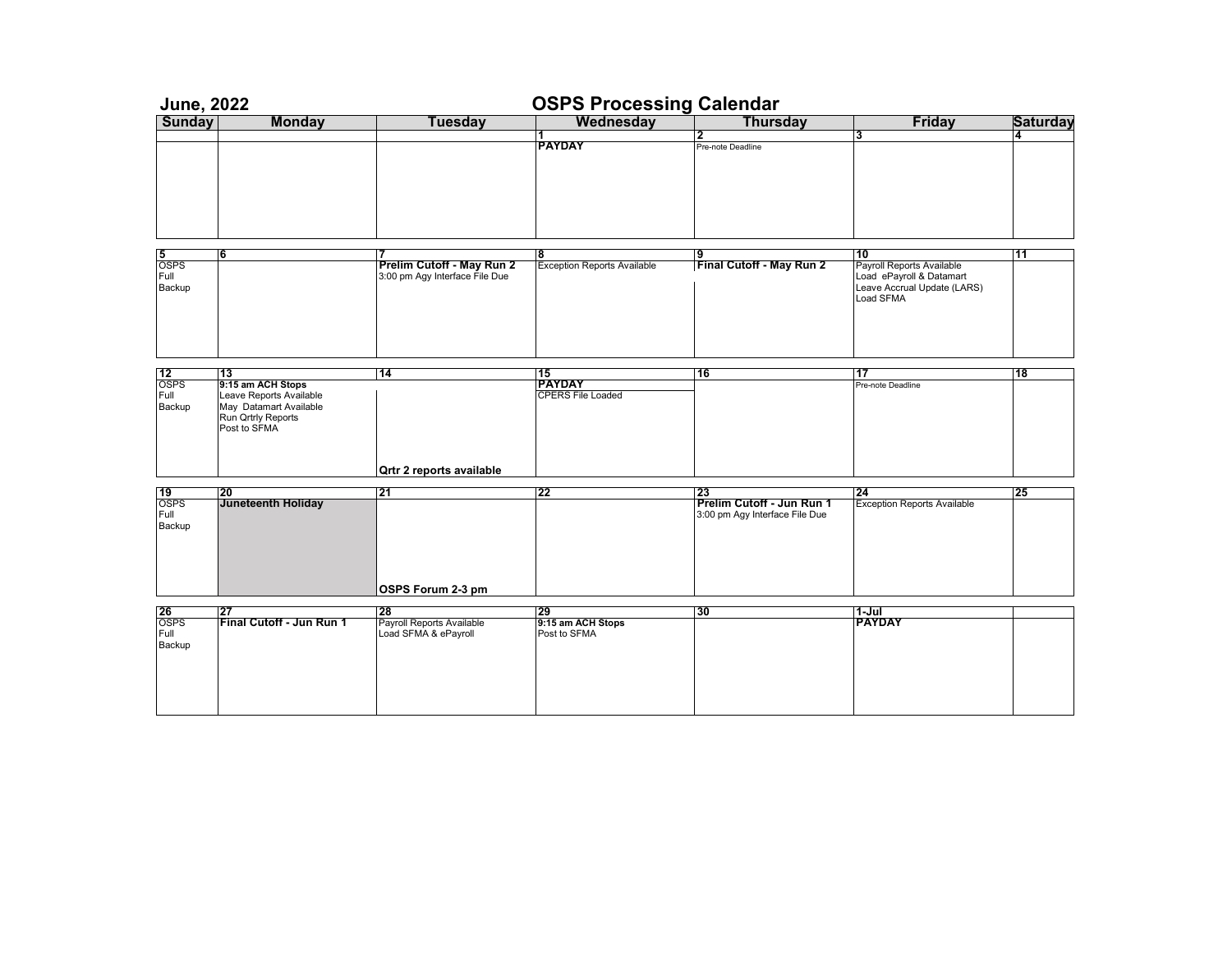| <b>July, 2022</b>        |                                    |                                | <b>OSPS Processing Calendar</b>        |                                |                                    |                 |
|--------------------------|------------------------------------|--------------------------------|----------------------------------------|--------------------------------|------------------------------------|-----------------|
| <b>Sunday</b>            | <b>Monday</b>                      | <b>Tuesday</b>                 | Wednesday                              | <b>Thursday</b>                | <b>Friday</b>                      | <b>Saturday</b> |
|                          |                                    |                                |                                        | $30 - Jun$                     | 1                                  | 2               |
|                          |                                    |                                |                                        |                                | <b>PAYDAY</b>                      |                 |
|                          |                                    |                                |                                        |                                | Pre-note Deadline                  |                 |
|                          |                                    |                                |                                        |                                |                                    |                 |
|                          |                                    |                                |                                        |                                |                                    |                 |
|                          |                                    |                                |                                        |                                |                                    |                 |
|                          |                                    |                                |                                        |                                |                                    |                 |
|                          |                                    |                                |                                        |                                |                                    |                 |
| $\frac{3}{\text{OSPS}}$  | 4                                  | 5                              | 16                                     |                                | 8                                  | 9               |
|                          |                                    |                                |                                        | Prelim Cutoff - Jun Run 2      | <b>Exception Reports Available</b> |                 |
| Full                     | Independence                       |                                |                                        | 3:00 pm Agy Interface File Due |                                    |                 |
| Backup                   | <b>Day</b>                         |                                |                                        |                                |                                    |                 |
|                          |                                    |                                |                                        |                                |                                    |                 |
|                          |                                    |                                |                                        |                                |                                    |                 |
|                          |                                    |                                |                                        |                                |                                    |                 |
|                          |                                    |                                |                                        |                                |                                    |                 |
|                          | <b>State Holiday</b>               |                                |                                        |                                |                                    |                 |
| $\frac{10}{\text{OSPS}}$ | 11                                 | 12                             | 13                                     | 14                             | 15<br>PAYDAY                       | 16              |
|                          | Final Cutoff - Jun Run 2           | Payroll Reports Available      | 9:15 am ACH Stops                      | <b>CPERS File Loaded</b>       |                                    |                 |
| Full                     |                                    | Load SFMA, ePayroll & Datamart | Leave Reports Available                |                                |                                    |                 |
| Backup                   |                                    | Leave Accrual Update (LARS)    | Post to SFMA<br>Jun Datamart Available |                                |                                    |                 |
|                          |                                    |                                |                                        |                                |                                    |                 |
|                          |                                    |                                |                                        |                                |                                    |                 |
|                          |                                    |                                |                                        |                                |                                    |                 |
|                          |                                    |                                |                                        |                                |                                    |                 |
|                          |                                    |                                |                                        |                                |                                    |                 |
| 17                       | 18                                 | 19                             | 20                                     | 21                             | 22                                 | 23              |
| <b>OSPS</b>              |                                    | Pre-note Deadline              |                                        |                                | Prelim Cutoff - July Run 1         |                 |
| Full                     |                                    |                                |                                        |                                | 3:00 pm Agy Interface              |                 |
| Backup                   |                                    |                                |                                        |                                | File Due                           |                 |
|                          |                                    |                                |                                        |                                |                                    |                 |
|                          |                                    |                                |                                        |                                |                                    |                 |
|                          |                                    |                                |                                        |                                |                                    |                 |
|                          |                                    |                                |                                        |                                |                                    |                 |
|                          |                                    | OSPS Forum 2-3 pm              |                                        |                                |                                    |                 |
|                          | 25                                 | 26                             | 27                                     | 28                             | 29                                 | 30              |
| $rac{24}{\text{OSPS}}$   | <b>Exception Reports Available</b> | Final Cutoff - Jul Run 1       | Payroll Reports Available              | 9:15 am ACH Stops              |                                    |                 |
| Full                     |                                    |                                | Load SFMA & ePayroll                   | Post to SFMA                   |                                    |                 |
| Backup                   |                                    |                                |                                        |                                |                                    |                 |
|                          |                                    |                                |                                        |                                |                                    |                 |
|                          |                                    |                                |                                        |                                |                                    |                 |
|                          |                                    |                                |                                        |                                |                                    |                 |
|                          |                                    |                                |                                        |                                |                                    |                 |
| $31 -$ Jul               |                                    |                                |                                        |                                |                                    |                 |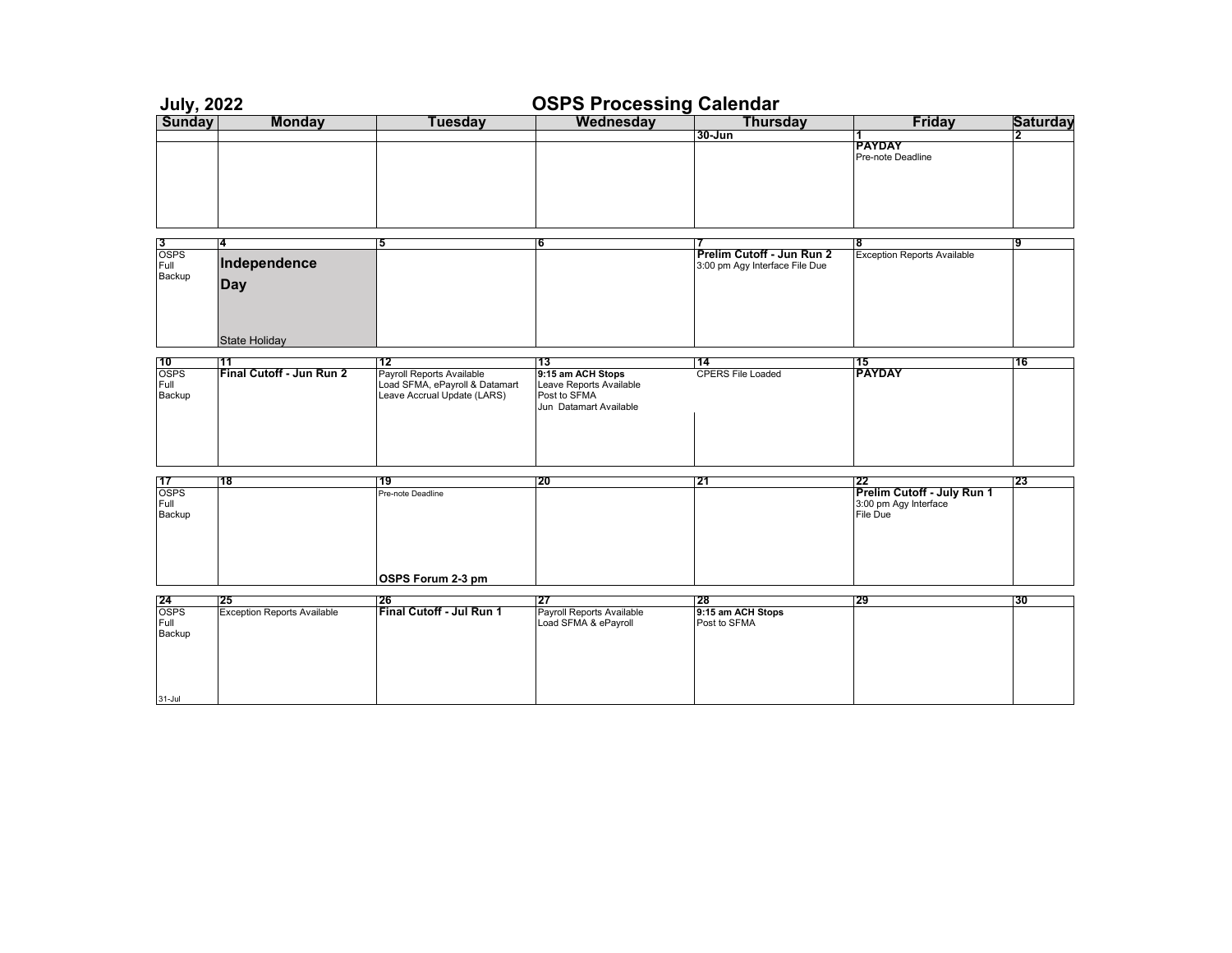| <b>August, 2022</b>                        |                                                   |                                   |                                                                                            |                                                                                        |                                                             |                 |
|--------------------------------------------|---------------------------------------------------|-----------------------------------|--------------------------------------------------------------------------------------------|----------------------------------------------------------------------------------------|-------------------------------------------------------------|-----------------|
| Sunday<br>31-Jul                           | <b>Monday</b>                                     | <b>Tuesday</b>                    | <b>OSPS Processing Calendar</b><br>  Wednesday   Thurs                                     | <b>Thursday</b>                                                                        | <b>Friday</b>                                               | <b>Saturday</b> |
|                                            | 11                                                |                                   | з                                                                                          | 14                                                                                     | 5                                                           | 6               |
|                                            | <b>PAYDAY</b>                                     | Pre-note Deadline                 |                                                                                            |                                                                                        | Prelim Cutoff - Jul Run 2<br>3:00 pm Agy Interface File Due |                 |
|                                            | 8                                                 | 9                                 | 10                                                                                         | 11                                                                                     | 12                                                          | 13              |
| <b>OSPS</b><br>Full<br>Backup              | <b>Exception Reports Available</b>                | Final Cutoff - Jul Run 2          | Payroll Reports Available<br>Load SFMA, ePayroll & Datamart<br>Leave Accrual Update (LARS) | 9:15 am ACH Stops<br>Leave Reports Available<br>Post to SFMA<br>Jul Datamart Available | <b>CPERS File Loaded</b>                                    |                 |
|                                            |                                                   |                                   |                                                                                            |                                                                                        |                                                             |                 |
| $\frac{14}{\text{OSPS}}$                   | 15<br>PAYDAY                                      | 16                                | 17                                                                                         | 118                                                                                    | 19<br>Pre-note Deadline                                     | 20              |
| Full<br>Backup                             |                                                   |                                   |                                                                                            |                                                                                        |                                                             |                 |
|                                            |                                                   | OSPS Forum 2-3 pm                 |                                                                                            |                                                                                        |                                                             |                 |
|                                            | 122                                               | 23                                | 124                                                                                        | 125                                                                                    | 126                                                         | 27              |
| $\frac{21}{\text{OSPS}}$<br>Full<br>Backup |                                                   |                                   | Prelim Cutoff - Aug Run 1<br>3:00 pm Agy Interface File Due                                | <b>Exception Reports Available</b>                                                     | Final Cutoff - Aug Run 1                                    |                 |
|                                            |                                                   |                                   |                                                                                            |                                                                                        |                                                             |                 |
| $rac{28}{\text{OSPS}}$                     | 129                                               | l30                               | 31                                                                                         | 1-Sep<br>PAYDAY                                                                        |                                                             |                 |
| Full<br>Backup                             | Payroll Reports Available<br>Load SFMA & ePayroll | 9:15 am ACH Stops<br>Post to SFMA |                                                                                            |                                                                                        |                                                             |                 |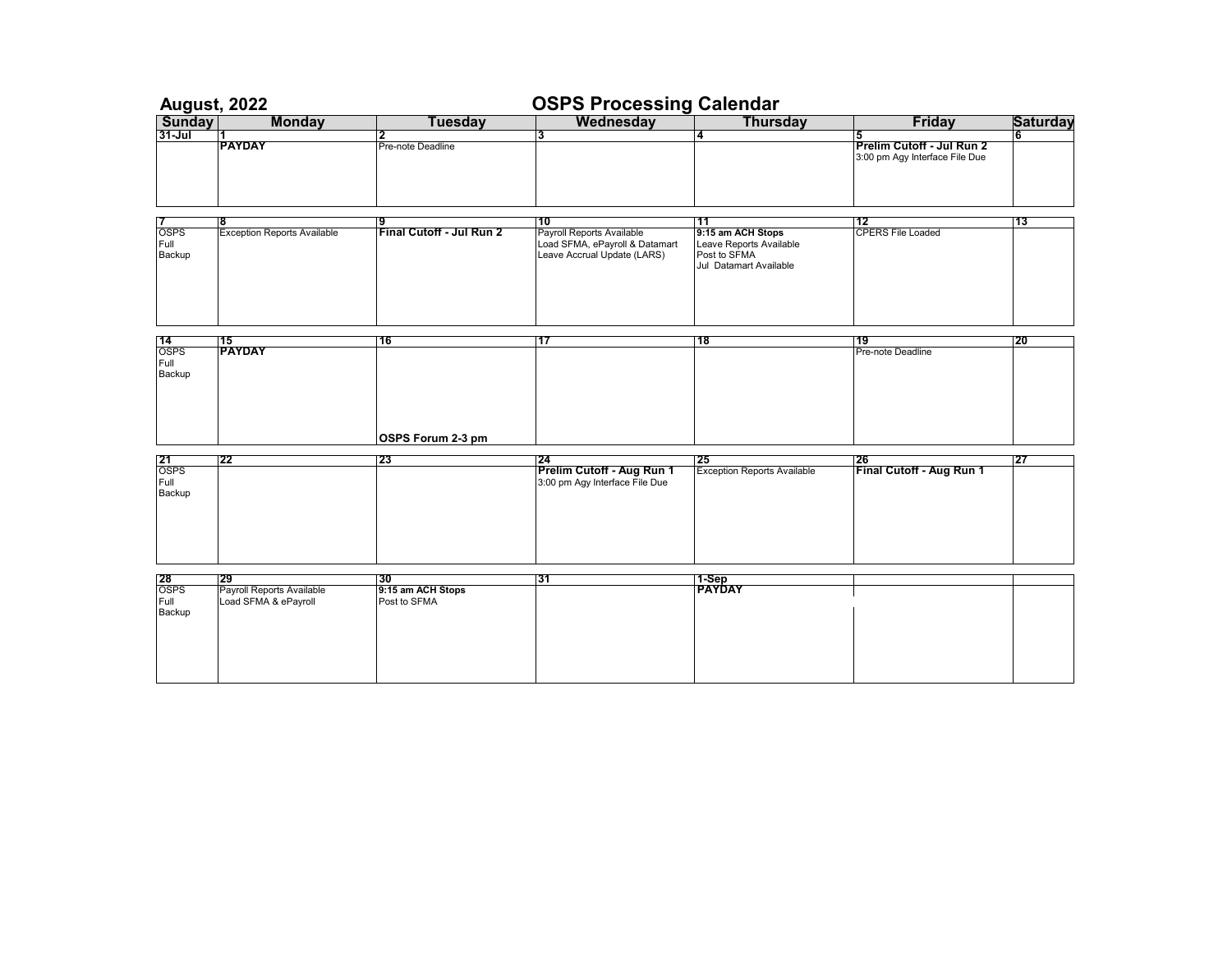|                                            | September, 2022                                                                            |                                                                                                              | <b>OSPS Processing Calendar</b>                             |                                                             |                                    |                 |
|--------------------------------------------|--------------------------------------------------------------------------------------------|--------------------------------------------------------------------------------------------------------------|-------------------------------------------------------------|-------------------------------------------------------------|------------------------------------|-----------------|
| Sunday                                     | <b>Monday</b>                                                                              | <b>Tuesday</b>                                                                                               | Wednesday                                                   | <b>Thursday</b>                                             | <b>Friday</b>                      | <b>Saturday</b> |
|                                            |                                                                                            |                                                                                                              | 31-Aug                                                      | <b>PAYDAY</b><br>Pre-note Deadline                          | $\mathbf{2}$                       | 33              |
| <b>OSPS</b><br>Full                        | <b>Labor Day</b>                                                                           | 6                                                                                                            | Prelim Cutoff - Aug Run 2<br>3:00 pm Agy Interface File Due | 8<br><b>Exception Reports Available</b>                     | 9<br>Final Cutoff - Aug Run 2      | 110             |
| Backup                                     | <b>State Holiday</b>                                                                       |                                                                                                              |                                                             |                                                             |                                    |                 |
| 11                                         | 12                                                                                         | 13                                                                                                           | 14                                                          | 15                                                          | 16                                 | 17              |
| <b>OSPS</b><br>Full<br>Backup              | Payroll Reports Available<br>Load SFMA, ePayroll & Datamart<br>Leave Accrual Update (LARS) | 9:15 am ACH Stops<br>Leave Reports Available<br>Post to SFMA<br>Aug Datamart Available<br>Run Qrtrly Reports | <b>CPERS File Loaded</b>                                    | <b>PAYDAY</b>                                               |                                    |                 |
|                                            |                                                                                            |                                                                                                              | Qrtr 3 reports available                                    |                                                             |                                    |                 |
|                                            | 19                                                                                         | 20                                                                                                           | 21                                                          | 22                                                          | 23                                 | 124             |
| $\frac{18}{\text{OSPS}}$<br>Full<br>Backup | Pre-note Deadline                                                                          |                                                                                                              |                                                             | Prelim Cutoff - Sep Run 1<br>3:00 pm Agy Interface File Due | <b>Exception Reports Available</b> |                 |
|                                            |                                                                                            | OSPS Forum 2-3 pm                                                                                            |                                                             |                                                             |                                    |                 |
|                                            | 26                                                                                         | 27                                                                                                           | 28                                                          | 29                                                          | 30                                 | 1-Oct           |
| $\frac{25}{\text{OSPS}}$<br>Full<br>Backup | Final Cutoff - Sep Run 1                                                                   | Payroll Reports Available<br>Load SFMA & ePayroll                                                            | 9:15 am ACH Stops<br>Post to SFMA                           |                                                             | <b>PAYDAY</b><br>Pre-note Deadline |                 |
|                                            |                                                                                            |                                                                                                              |                                                             |                                                             |                                    |                 |